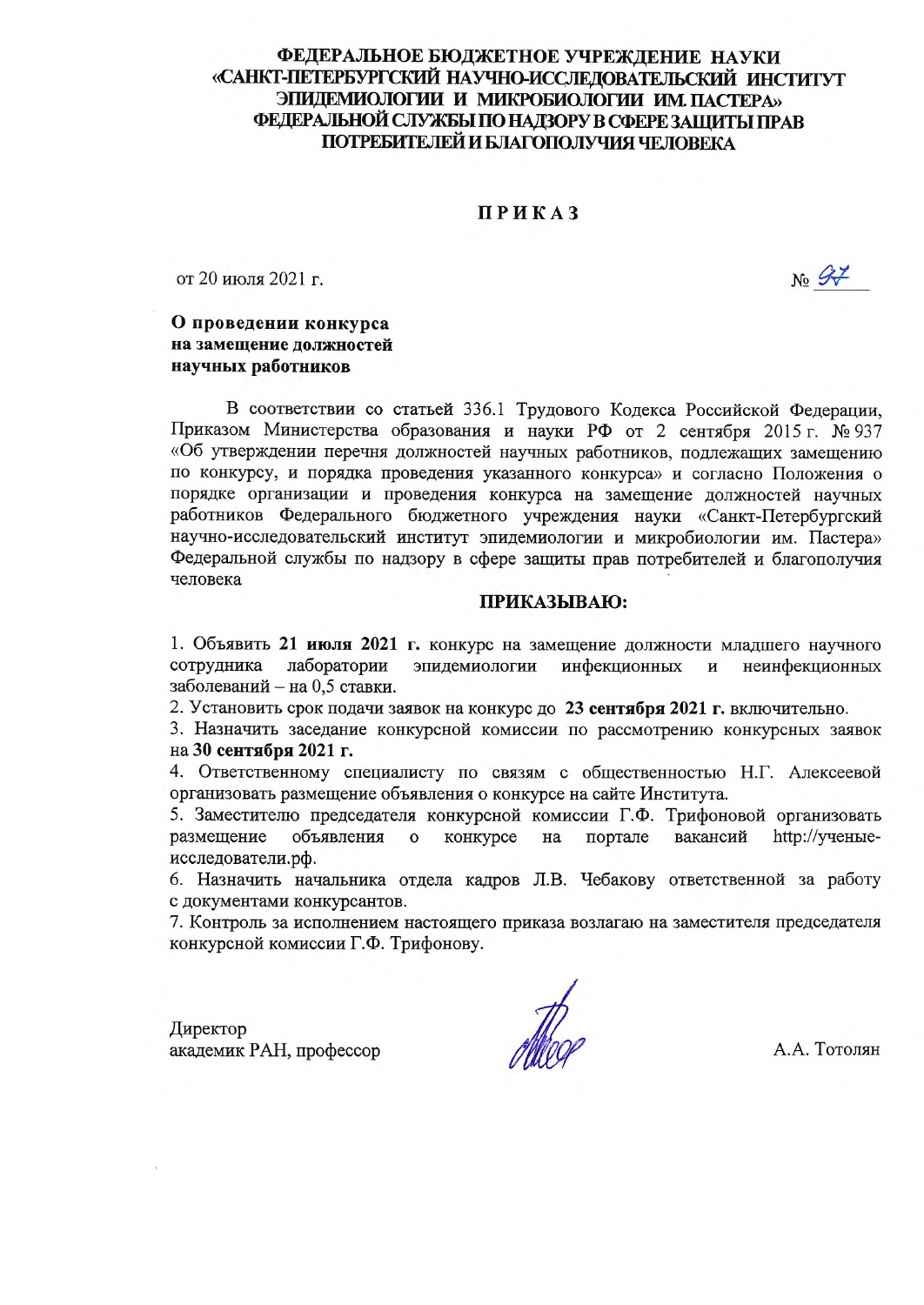Утверждено приказом ФБУН НИИ эпидемиологии и микробиологии имени Пастера от 20 июля 2021 г. №  $\mathcal{G}$ 7

# Конкурс на замещение должности младшего научного сотрудника лаборатории эпидемиологии инфекционных и неинфекционных заболеваний ФБУН НИИ эпидемиологии и микробиологии имени Пастера

1. К претендентам предъявляются следующие требования:

Должен иметь высшее медицинское образование по направлению подготовки Медико-профилактическое дело, квалификация врач по общей гигиене, по эпидемиологии, опыт научной-исследовательской работы в период обучения, быть автором (соавтором) не менее 3-х научных трудов, опубликованных за последние два года, в том числе не менее 1 статьи в журнале ВАК.

Претендент должен владеть:

- методами эпидемиологического анализа заболеваемости;

- методами статистической обработки результатов исследования с использованием современных компьютерных технологий (MS Office, Statistica);
- английским языком. Претендент должен уметь:
- осуществлять поиск, анализ данных отечественной и зарубежной литературы, подготовку научных обзоров;
- подготовить слайд-презентацию доклада и выступить на конференции;
- подготовить тезисы и статьи в журналы, рекомендуемые ВАК РФ по теме научно-исследовательской работы.

 $2.$ Условия трудового договора

Оплата труда и социальные гарантии:

За выполнение трудовых обязанностей, предусмотренных настоящим трудовым договором, Работнику устанавливается заработная плата в размере:

- должностной оклад на 0,5 ставки заработной платы в размере 3899 руб. 00 копеек.

стимулирующие выплаты:

- 0,55 (2144 руб. 45 копеек) - персональный коэффициент по занимаемой должности.

компенсационные выплаты (доплата, надбавка, другие виды выплат):

- 5% должностного оклада за работу с вредными и/или опасными и иными особыми условиями труда - (194 руб. 95 копейки)

- 5% должностного оклада за работу в опасных для здоровья и тяжелых условиях труда (194 руб. 95 копеек)

Итого: 6433руб. 35 коп. на 0,5 ставки.

Размер ежемесячной заработной платы с учетом должностного оклада составляет 200% от средней заработной платы по региону (Санкт-Петербургу) при условии выполнения научным сотрудником всех показателей и критериев эффективности, установленных для данной категории Работников, в соответствии с Распоряжением № 9 от 18.03.2019 г. и № 8 от 17.03.2020 г. На Работника распространяются льготы, гарантии компенсации, установленные законодательством Российской Федерации и И локальными нормативными актами Работодателя.

Выплата заработной платы Работнику производится в сроки и порядке, правилами внутреннего трудового распорядка, иными локальными нормативными актами Работодателя.